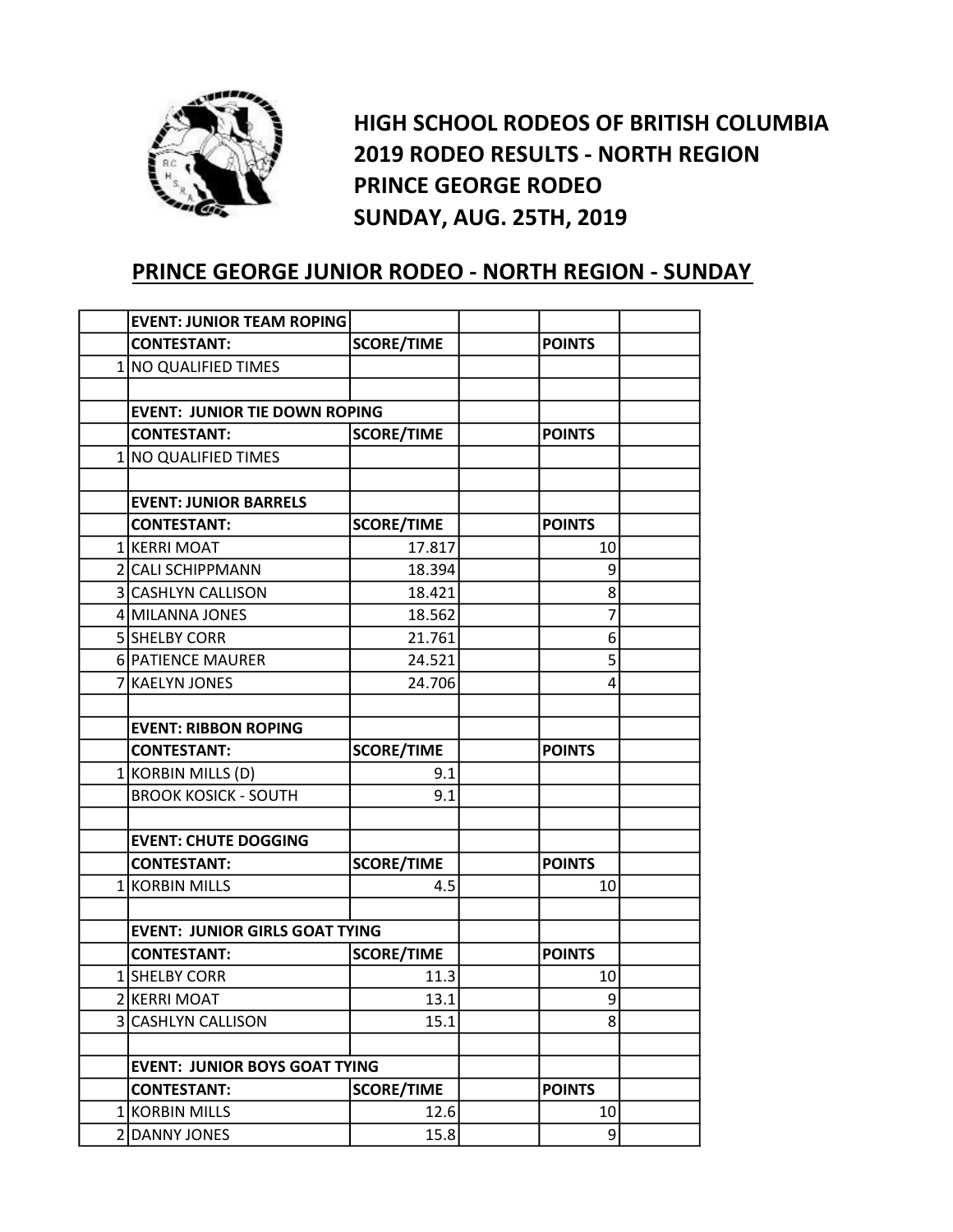| 3 ETHAN NELSON                                                   | 18.3              |  | 8              |  |  |
|------------------------------------------------------------------|-------------------|--|----------------|--|--|
| 4 JACOB BOWDEN                                                   | 20.1              |  | 7              |  |  |
| 5 WYATT BONDAROFF                                                | 21.6              |  | 6              |  |  |
| 6 LANDON DOWLING                                                 | 22.8              |  | 5              |  |  |
|                                                                  |                   |  |                |  |  |
| <b>EVENT: JUNIOR GIRLS BREAKAWAY</b>                             |                   |  |                |  |  |
| <b>CONTESTANT:</b>                                               | <b>SCORE/TIME</b> |  | <b>POINTS</b>  |  |  |
| 1   NO QUALIFIED TIMES                                           |                   |  |                |  |  |
|                                                                  |                   |  |                |  |  |
| <b>EVENT: JUNIOR BOYS BREAKWAY</b>                               |                   |  |                |  |  |
| <b>CONTESTANT:</b>                                               | <b>SCORE/TIME</b> |  | <b>POINTS</b>  |  |  |
| 1 DANNY JONES                                                    | 5                 |  | 10             |  |  |
|                                                                  |                   |  |                |  |  |
| <b>EVENT: JUNIOR POLE BENDING</b>                                |                   |  |                |  |  |
| <b>CONTESTANT:</b>                                               | <b>SCORE/TIME</b> |  | <b>POINTS</b>  |  |  |
| 1 CASHLYN CALLISON                                               | 22.760            |  | 10             |  |  |
| 2 KAELYN JONES                                                   | 24.939            |  | 9              |  |  |
| 3 MILANNA JONES                                                  | 25.362            |  | 8              |  |  |
| 4 PATIENCE MAURER                                                | 27.254            |  | 7              |  |  |
| 5 SHELBY CORR                                                    | 27.288            |  | 6              |  |  |
| 6 CALI SCHIPPMANN                                                | 28.056            |  | 5              |  |  |
| 7 KERRI MOAT                                                     | 33.104            |  | 4              |  |  |
|                                                                  |                   |  |                |  |  |
| <b>EVENT: BAC SADDLE BRONC</b>                                   |                   |  |                |  |  |
| <b>CONTESTANT:</b>                                               | <b>SCORE/TIME</b> |  | <b>POINTS</b>  |  |  |
| 1 DANNY JONES                                                    | 59                |  | 10             |  |  |
|                                                                  |                   |  |                |  |  |
| <b>EVENT: BAC BAREBACK</b>                                       |                   |  |                |  |  |
| <b>CONTESTANT:</b>                                               | <b>SCORE/TIME</b> |  | <b>POINTS</b>  |  |  |
| 1 MAVRIK STUDLEY                                                 | 61                |  | 10             |  |  |
|                                                                  |                   |  |                |  |  |
| <b>EVENT: JR BULL RIDING</b>                                     |                   |  |                |  |  |
| <b>CONTESTANT:</b>                                               | <b>SCORE/TIME</b> |  | <b>POINTS</b>  |  |  |
| <b>NO QUALIFIED RIDES</b>                                        |                   |  |                |  |  |
|                                                                  |                   |  |                |  |  |
| <b>PRINCE GEORGE - HIGH SCHOOL RODEO - SUNDAY - NORTH REGION</b> |                   |  |                |  |  |
| <b>EVENT: SENIOR BARRELS</b>                                     |                   |  |                |  |  |
| <b>CONTESTANT:</b>                                               | <b>SCORE/TIME</b> |  | <b>POINTS</b>  |  |  |
| 1 RACHEL MOAT                                                    | 17.235            |  | 10             |  |  |
|                                                                  |                   |  |                |  |  |
| 2 RYLIE DOWLING                                                  | 17.372            |  | 9              |  |  |
| 3 GRACIE CHAPPLE                                                 | 17.391            |  | 8              |  |  |
| 4 ASPEN WOLLEN                                                   | 17.547            |  | 7              |  |  |
| 5 MAKAYLA JONES                                                  | 17.893            |  | 6 <sup>1</sup> |  |  |
| 6 JULIA BOWDEN                                                   | 17.903            |  | 5              |  |  |
| 7 KENDALL ESAU                                                   | 18.149            |  | 4              |  |  |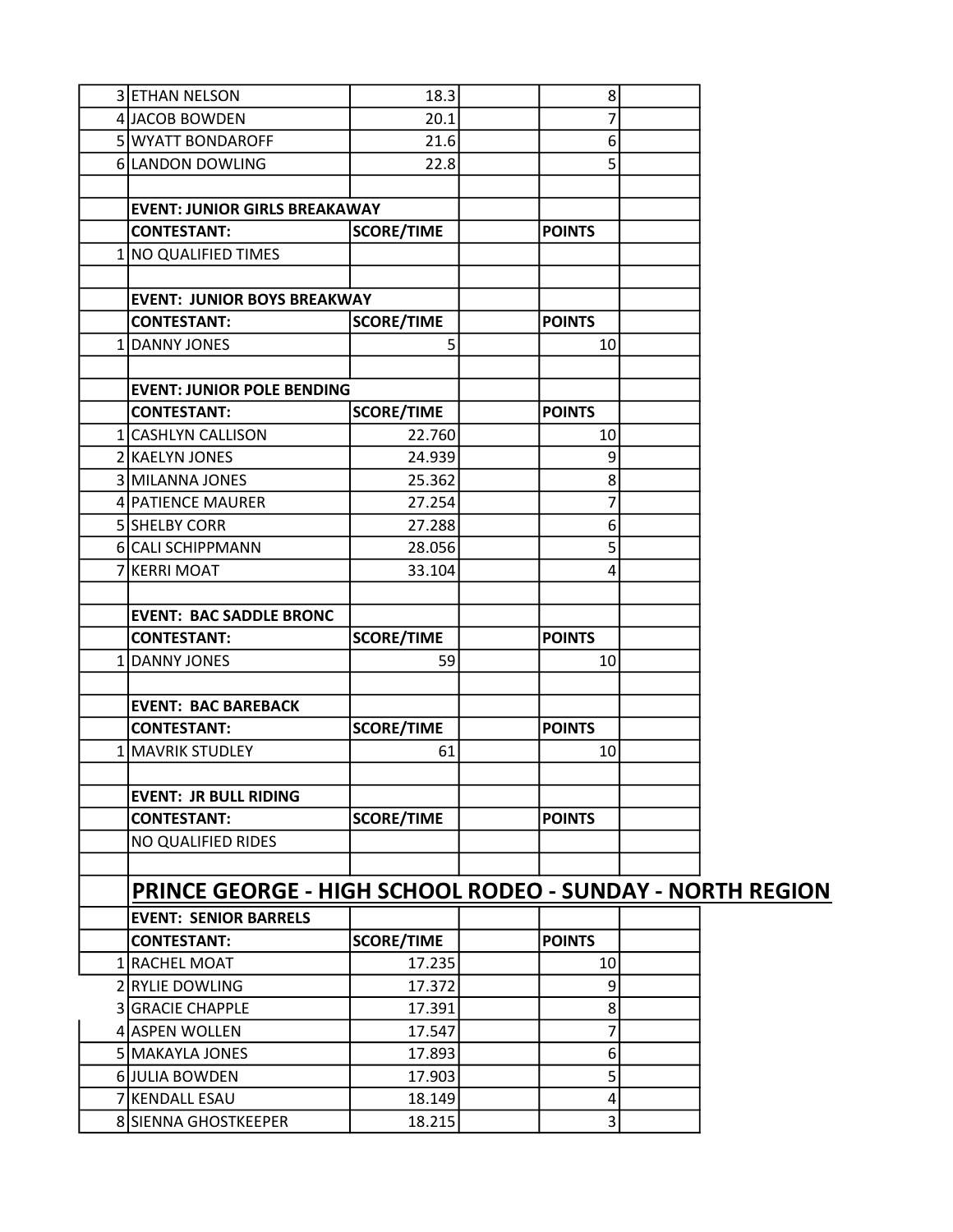| 9 FALLON JONES                                      | 18.244                        | $\overline{\mathbf{c}}$ |  |
|-----------------------------------------------------|-------------------------------|-------------------------|--|
| 10 MAKENNA BIEGEL                                   | 18.333                        | $\mathbf{1}$            |  |
|                                                     |                               |                         |  |
| <b>EVENT: SADDLE BRONC</b>                          |                               |                         |  |
| <b>CONTESTANT:</b>                                  | <b>SCORE/TIME</b>             | <b>POINTS</b>           |  |
| NO QUALIFIED RIDES                                  |                               |                         |  |
|                                                     |                               |                         |  |
| <b>EVENT: SENIOR GOAT TYING</b>                     |                               |                         |  |
| <b>CONTESTANT:</b>                                  | <b>SCORE/TIME</b>             | <b>POINTS</b>           |  |
| 1 LAUREN KONASHUK                                   | 8.8                           | 10                      |  |
| 2 RYLIE BONDAROFF                                   | 9.7                           | 9                       |  |
| 3 PAYDEN HINTON                                     | 9.9                           | 8                       |  |
| 4 RACHEL MOAT                                       | 11.2                          | 7                       |  |
| 5 MAKAYLA JONES                                     | 12.3                          | 6                       |  |
| 6/7/8 RYLIE DOWLING                                 | 12.4                          | 4                       |  |
| 6/7/8 ANNA BEST                                     | 12.4                          | 4                       |  |
| 6/7/8 JESSIE PEARSON                                | 12.4                          | 4                       |  |
| 9 FALLON JONES                                      | 13.4                          | $\overline{2}$          |  |
| 10 SIENNA GHOSTKEEPER                               | 16.2                          | $\mathbf{1}$            |  |
|                                                     |                               |                         |  |
| <b>EVENT: SENIOR TEAM ROPING</b>                    |                               |                         |  |
| <b>CONTESTANT</b>                                   | <b>SCORE/TIME</b>             | <b>POINTS</b>           |  |
| 1 FALLON JONES                                      | 9.9                           | 10                      |  |
| <b>TYLER BONDAROFF</b>                              | 9.9                           | 10                      |  |
| 2 ZANE JONES                                        | 11.1                          | 9                       |  |
| JESSE JONES                                         | 11.1                          | 9                       |  |
| 3 WYATT SIMMONS                                     | 12.7                          | 8                       |  |
| <b>WYATTE COPELAND</b>                              | 12.7                          | 8                       |  |
|                                                     |                               |                         |  |
| <b>EVENT: SENIOR GIRLS BREAKAWAY</b>                |                               |                         |  |
| <b>CONTESTANT</b>                                   | <b>SCORE/TIME</b>             | <b>POINTS</b>           |  |
| 1 RYLIE BONDAROFF                                   | 6.5                           | 10                      |  |
| 2 KENDALL ESAU                                      | 29.3                          | 9                       |  |
|                                                     |                               |                         |  |
|                                                     |                               |                         |  |
| <b>EVENT: TIE DOWN ROPING</b>                       |                               |                         |  |
| <b>CONTESTANT</b>                                   | <b>SCORE/TIME</b>             | <b>POINTS</b>           |  |
| 1 ZANE JONES                                        | 21                            | 10                      |  |
| 2 WYATTE COPELAND                                   | 27.3                          | 9                       |  |
|                                                     |                               |                         |  |
| <b>EVENT: STEER WRESTLING</b><br><b>CONTESTANT:</b> | <b>POINTS</b>                 |                         |  |
| 1 TYLER PEDERSON                                    | <b>SCORES/TIMES</b><br>18     | 10                      |  |
|                                                     |                               |                         |  |
| <b>EVENT: SENIOR POLE BENDING</b>                   |                               |                         |  |
| <b>CONTESTANT:</b>                                  | <b>POINTS</b>                 |                         |  |
| 1 ASPEN WOLLEN                                      | <b>SCORES/TIMES</b><br>21.423 | 10                      |  |
|                                                     |                               |                         |  |